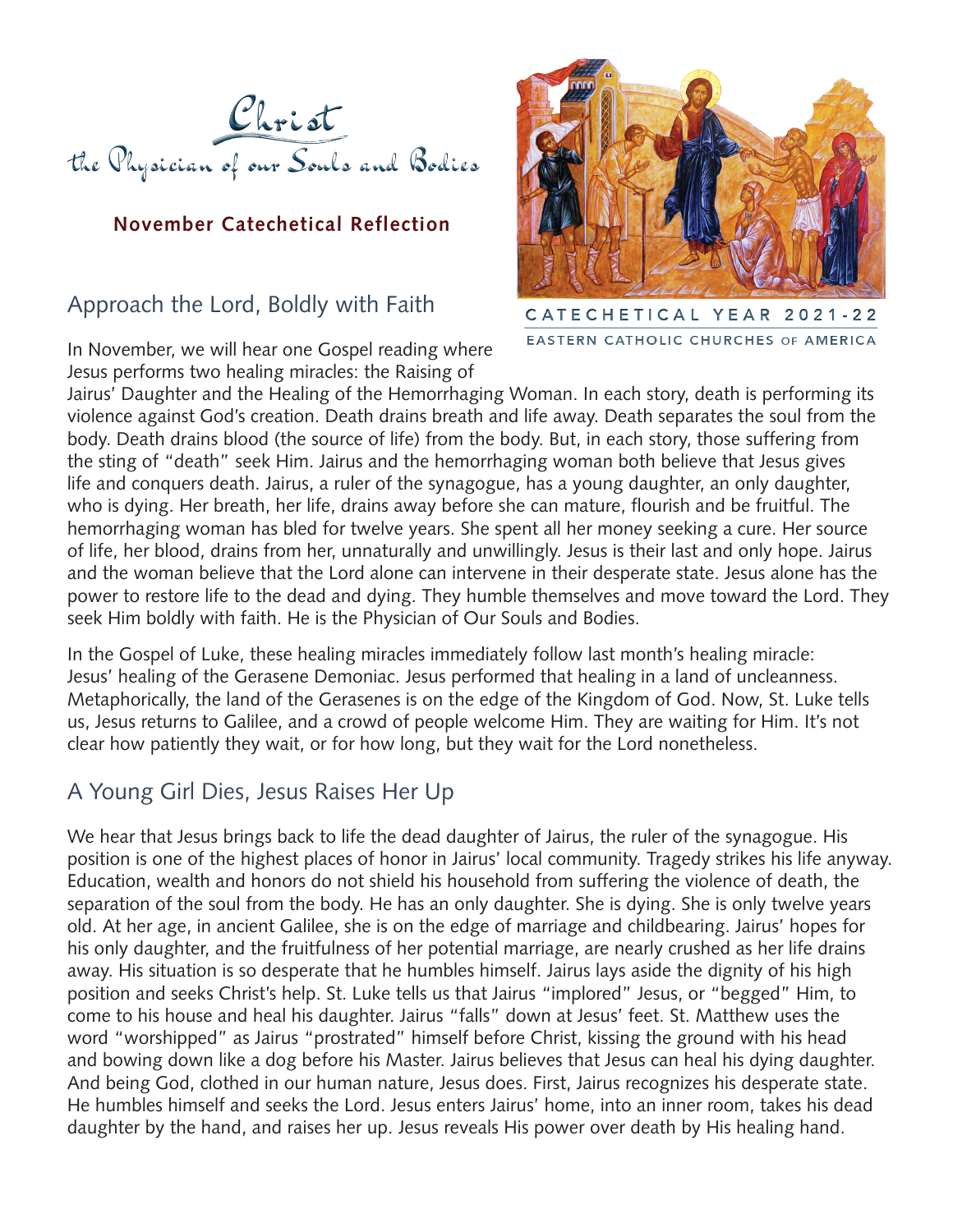## Jesus Heals the Woman's Inner Wound

We believe in Jesus as Lord and Messiah. We sing of His power over life and death every Sunday and every Pascha. But, His power exists even in the hem of His garment! The following story is sandwiched in the midst of the healing of Jairus' daughter. A hemorrhaging woman, St. Veronica, according to tradition, is healed through her deep faith. She says to herself "if only I can touch His garment, I will be made whole." If Christ can heal her, her source of life, her blood, will stop draining away from her; her bleeding will stop. With faith, in humiliation, she boldly seeks the Lord. She seeks to touch Him, knowing that He is her last and only hope for healing.

Frequent bleeding would have made full inclusion in Jewish society difficult (cf. Leviticus 15). Her bleeding made her "unclean" according to the Law of Moses. If someone touched her or something she sat on, that person would become ritually unclean also. So, we may presume, for many years, St. Veronica was physically alone and untouchable, emotionally isolated and prevented from communal worship of God. Her suffering is intense: physical, emotional, social and spiritual. Disease does not affect the body alone, but the whole person. Regardless, she has faith that Jesus has the power to heal her disease. She touches the hem of His garment, and she is healed. Her whole person is made whole. Through touch, the untouchable is healed from disease. Through the hem of Christ's garment, her blood stops draining away.

# Spiritual Death and the Inner Wound of Sin

Both Jairus and the hemorrhaging woman approach Christ boldly. Both humble themselves before the Lord. Both seek Him with faith. Both trust that God alone can intervene in their desperate state. And so, Jairus reaches out to Christ and brings Him into his home; St. Veronica reaches out to the hem of Christ's garment to receive His grace and healing. The woman was bleeding and her life was draining away. Jairus's daughter was sick, and dying. When she died, her breath drained away. Christ alone has the power to heal our wounded nature. Christ alone can restore life when it has drained away.

We wait for Christ today, just as the crowds waited for Him. We suffer today, just as Jairus and St. Veronica did. Spiritually speaking, sinful thoughts and secret sins drain our inner life in Christ. We "bleed" from the inside. Good deeds are the fruit of good faith. Good deeds are our metaphorical "children." In sin, our "daughter" lay sick and dying. In sin, our life drains away toward spiritual death. Sin is not merely "breaking the moral law." Sin is to fail to reflect clearly the image and likeness of God. Sin is to fail to be the holy saints we are created to be. Sin is to "miss the mark," or the target, of life in Christ. Sin affects the whole person. Sin separates us from God and one another. The frequent bleeding of St. Veronica separated her from the people of God, and sin separates us from God and neighbor. Sin causes profound suffering. So, we wait for the Lord. But, God does not make us wait forever in our sin and suffering.

# Grace Runs to the Hem of Christ's Garment

Christ, the Physician of Our Souls and Bodies, has come to heal our diseases. God dwells among us, first, clothed in human flesh, now, in the midst of the Church. Jesus continues to heal us through the ministry of the priests of the Church. When the priest vests himself before the Divine Liturgy, he places a garment over his head, called an "epitrachelion." The epitrachelion is a long strip of fabric that extends from the back of the priest's neck, down to the hem of his garment, in the front. As he places it over his head, he prays: "Blessed is God who pours out grace upon His priests: as oil upon the head,